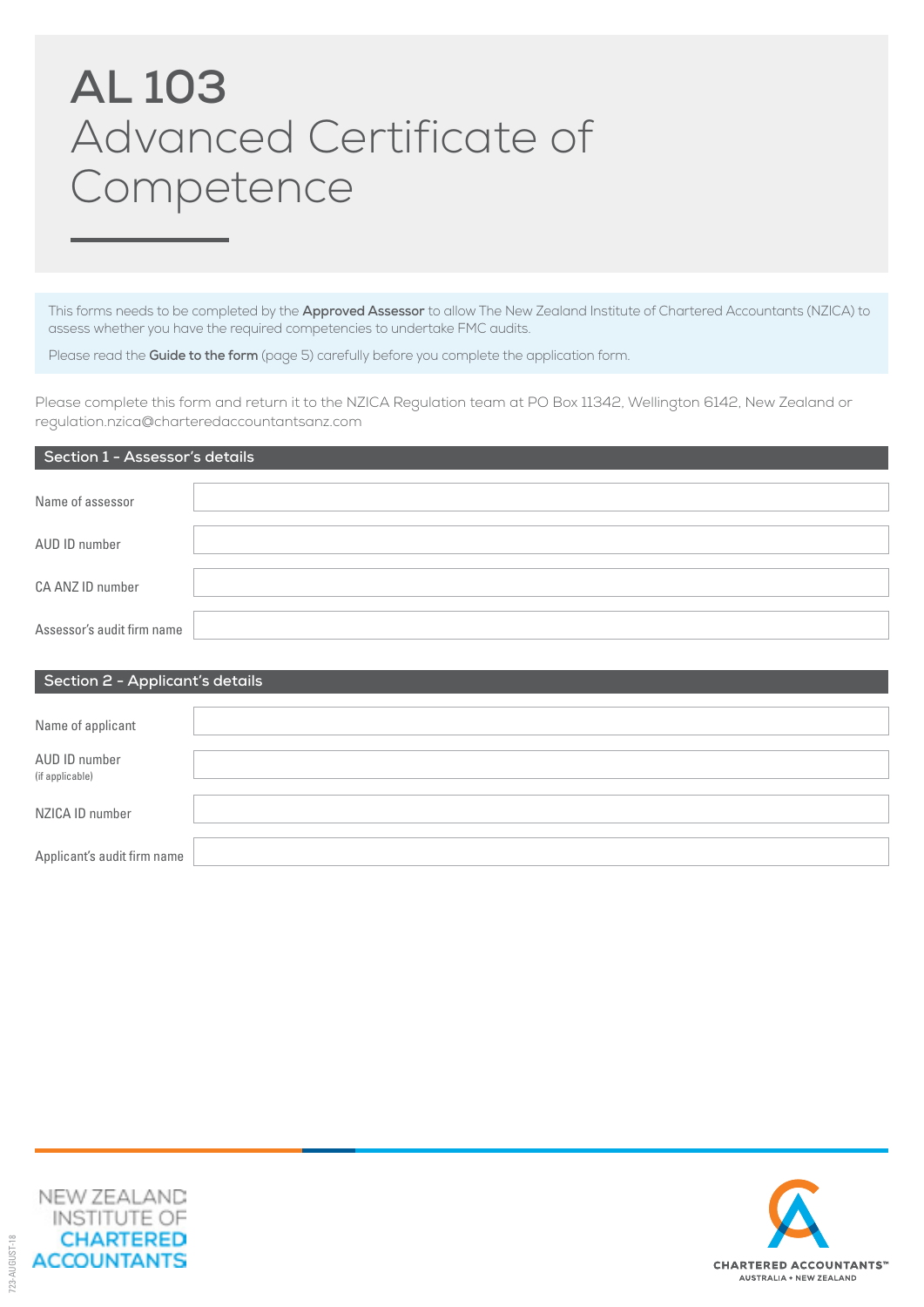## **Section 3 – Assessment details**

Knowledge of auditor (refer note 1 of guide)

Please detail your working relationship and knowledge of the auditor, including the type of audits the auditor has undertaken and the number of years you have worked with the auditor:

AUDITOR'S AUDIT EXPERIENCE (refer note 2 of guide) Please list the auditors relevant experience here: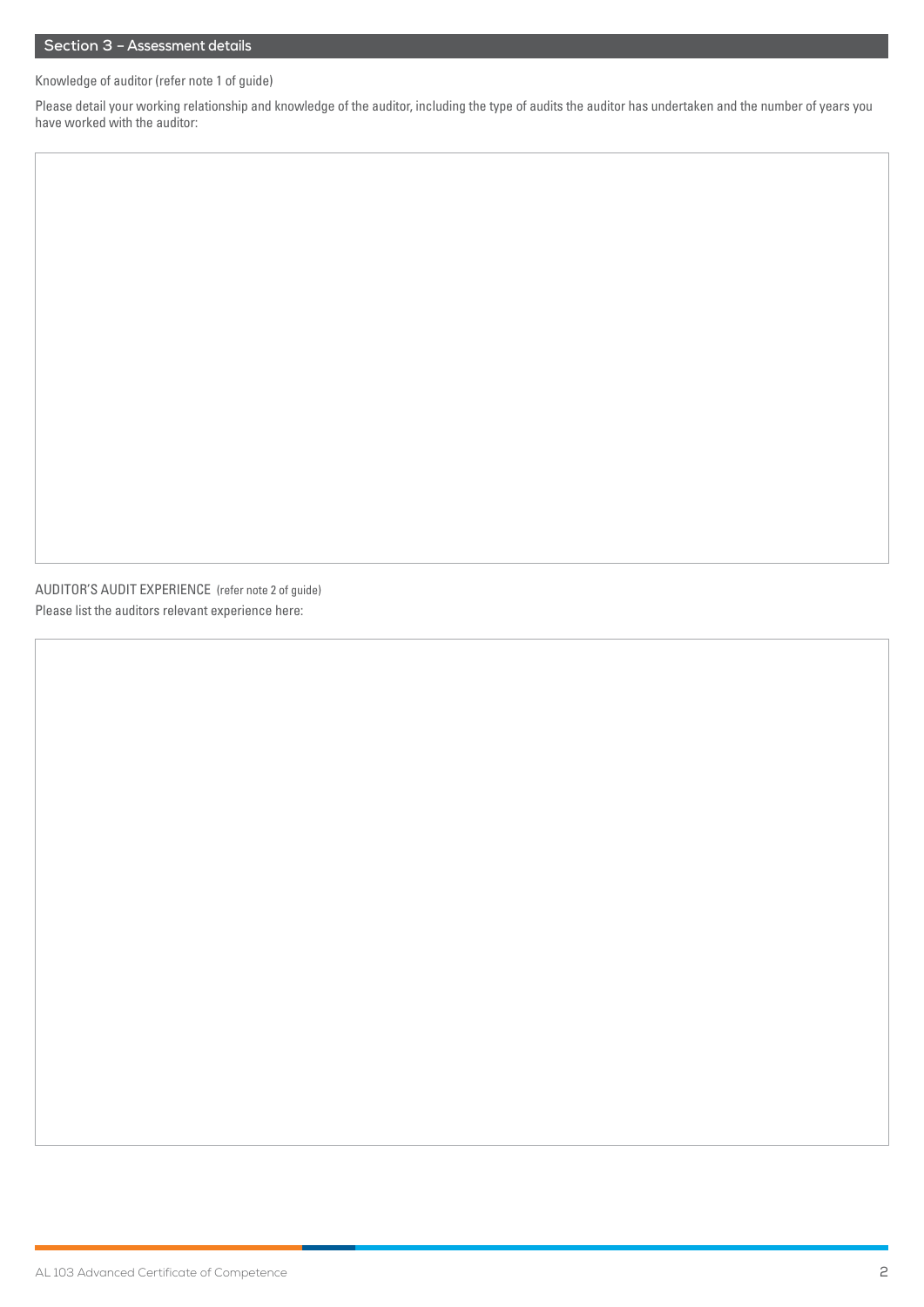OVERALL ASSESSMENT OF AUDITOR'S COMPETENCY (refer note 4 of guide) You must provide an overall assessment of whether the auditor is competent to conduct FMC audits: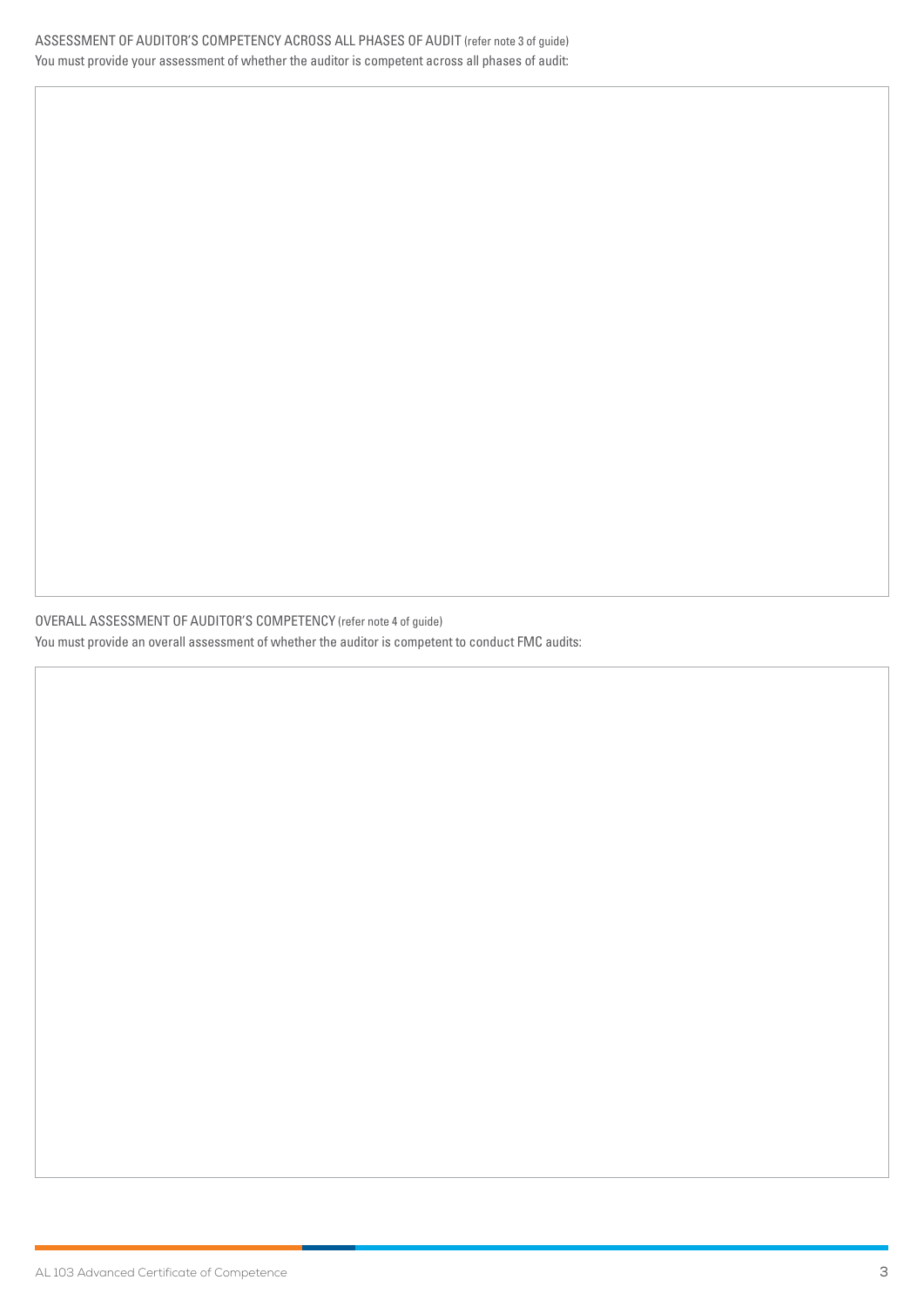#### **Privacy Collection Statement**

New Zealand Institute of Chartered Accountants (**NZICA**) is a body corporate established under the New Zealand Institute of Chartered Accountants Act 1996 (NZ). NZICA and Chartered Accountants Australia and New Zealand (**CA ANZ**) (together **us** or **we**) respectively collect, hold, use and disclose personal information (as defined in applicable legislation) about you in accordance with CA ANZ's privacy policy available at http://www.charteredaccountants.com.au/privacy **(CA ANZ Privacy Policy)**.

Some of the personal information we collect may comprise 'sensitive information' (as defined in applicable legislation) including information relating to membership of a trade or professional association or union, criminal records, health or other sensitive information. We only ever use such sensitive information to the extent that it is reasonably necessary for one or more of the functions or activities of NZICA and/or CA ANZ (as applicable) or as otherwise permitted under applicable laws.

NZICA collects personal information in this form to assess the applicant's application for an auditor licence and to otherwise fulfil its statutory role in regulating the professional conduct of CA ANZ members resident in New Zealand. If you do not provide the personal information requested, we may not be able to process the relevant application for an auditor licence.

NZICA and CA ANZ may disclose personal information to each other and each of our respective agents, contractors and service providers (such as where we outsource functions to third parties), to local and international professional bodies and other regulators and government and statutory bodies in New Zealand and Australia. We may also collect information about individuals from a third party (such as other professional bodies with which we have reciprocal arrangements). It is likely that personal information will be disclosed to overseas recipients as provided in the CA ANZ Privacy Policy.

The CA ANZ Privacy Policy also sets out how you can seek to access and correct your personal information or raise a privacy concern or complaint and how it will be dealt with as well as details about the disclosure of your personal information to entities overseas.

CA ANZ is formed in Australia. Our members are not liable for our debts and liabilities.

#### **I have read, understood and agree to and consent to the CA ANZ Privacy Policy and the Privacy Collection Statement above.**

|                     | $n \cdot m$<br>11 I I C |  |
|---------------------|-------------------------|--|
| $\sim$<br>Signature | Date                    |  |

#### **ADDITIONAL PROVISIONS FOR EU DATA SUBJECTS**

The following additional provisions apply to you if the (EU) 2016/679 General Data Protection Regulation (**GDPR**) applies to you. GDPR will apply to you if you are or become a resident of the member states of the EU, Norway, Iceland and Liechtenstein (**EU data subjects**).

**Lawful grounds:** Under the GDPR, we are permitted to process your information for the purposes described above, by relying on one or more of the following lawful grounds: (a) you have explicitly agreed that we may process your information for a specific reason; (b) the processing is necessary to perform the agreement we have with you or to take steps to enter into an agreement with you; (c) the processing is necessary for us to comply with our legal obligation; or (d) the processing is necessary for our legitimate interests, which include: (i) to protect our business interests; (ii) to ensure that complaints, including complaints about member conduct, are appropriately investigated; (iii) to evaluate, develop or improve our products and services; or (iv) to keep our members informed of relevant products and services, unless you indicate that you do not wish us to do so. We generally rely on your specific consent to process special categories of personal data (i.e., 'sensitive information'). However, in some cases (for example, relating to an alleged offence), we may need to use some of that information to comply with our legal obligations.

**Withdrawing your consent:** Where you have consented to our processing of your information (including special categories of personal data), you may withdraw your consent at any time. To do so, contact us using the details set out in our Privacy Policy. In some cases we may lawfully continue to process your information even after you withdraw your consent, by relying on the legal bases described above. Other important information such as transferring your personal data outside the European Economic Area information, your specific GDPR rights over your personal data and how and when we retain and destroy your personal data is explained in our Privacy Policy.

## **Section 5 – Submitting the Certificate of Competence**

#### **HOW TO APPLY FOR A CERTIFICATION OF COMPETENCE**

You must complete the NZICA application form and forward all the relevant information, including fees, to NZICA for consideration to:

*email* regulation.nzica@charteredaccountantsanz.com

## OR

*post*

**NZ Regulation Chartered Accountants ANZ PO Box 11342 Wellington 6142**

#### **ANY QUESTIONS**

If you have any questions you can contact the NZ Regulation team at:

*email* **regulation.nzica@charteredaccountantsanz.com**

*phone* Customer Support on **0800 469 422**